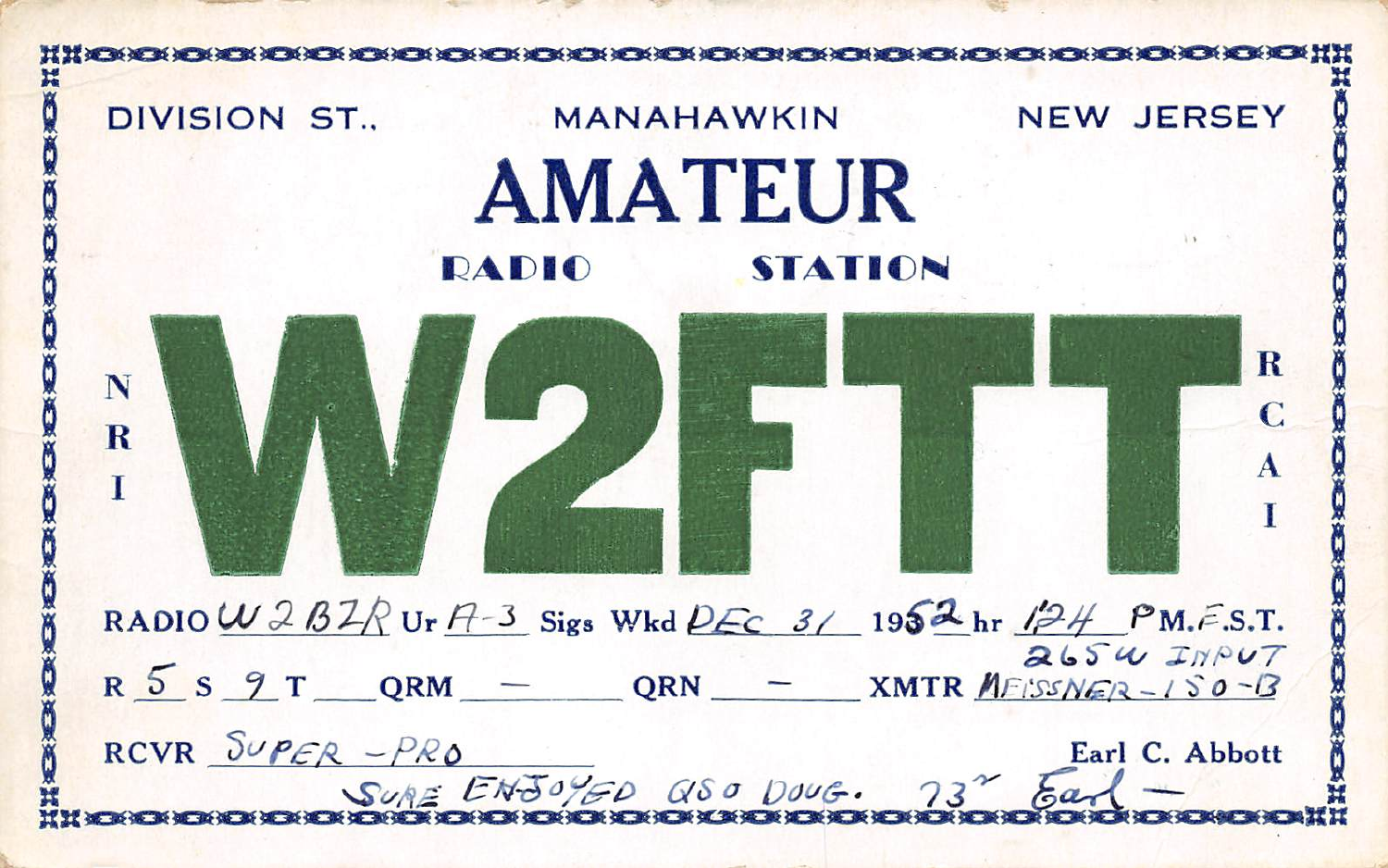EDEC3 RAD W 2 BZ R - Doug. Smith, obr.  $rac{1}{\alpha}$  chabam  $3723$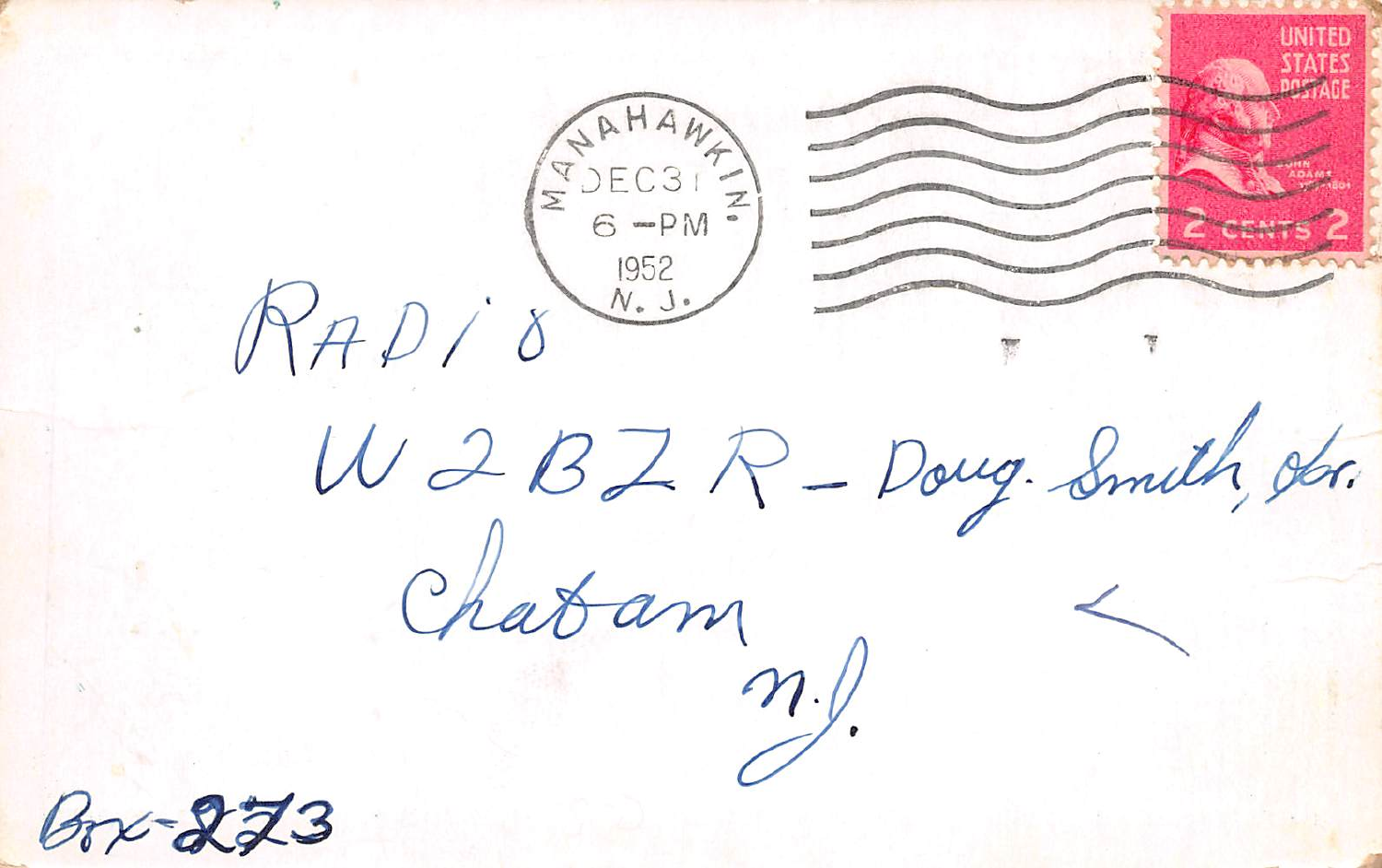## Manahawkin N.J.

W2 FT T Confirming Q S O With  $WHELO$ At 3:20 pm. ESTMov, 221937 Ur Sigs569x  $Band 7.7$ ny glad to have worked you.<br>The to curafu sn .<br>He to curafu sn .<br>Best 73" is luck Earl -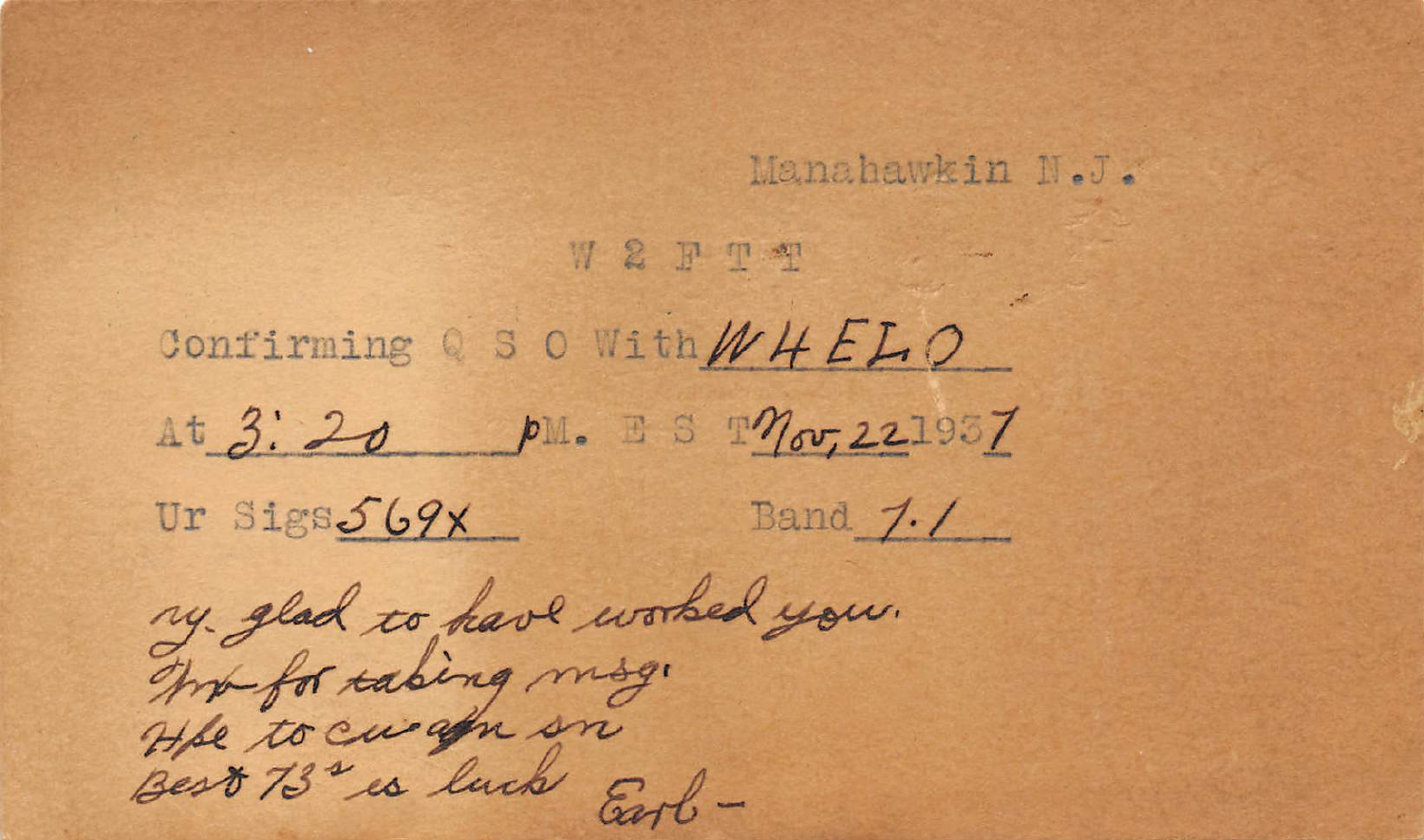

 $\sim$ 

THIS SIDE OF CARD IS FOR ADDRESS

Radio WHELO